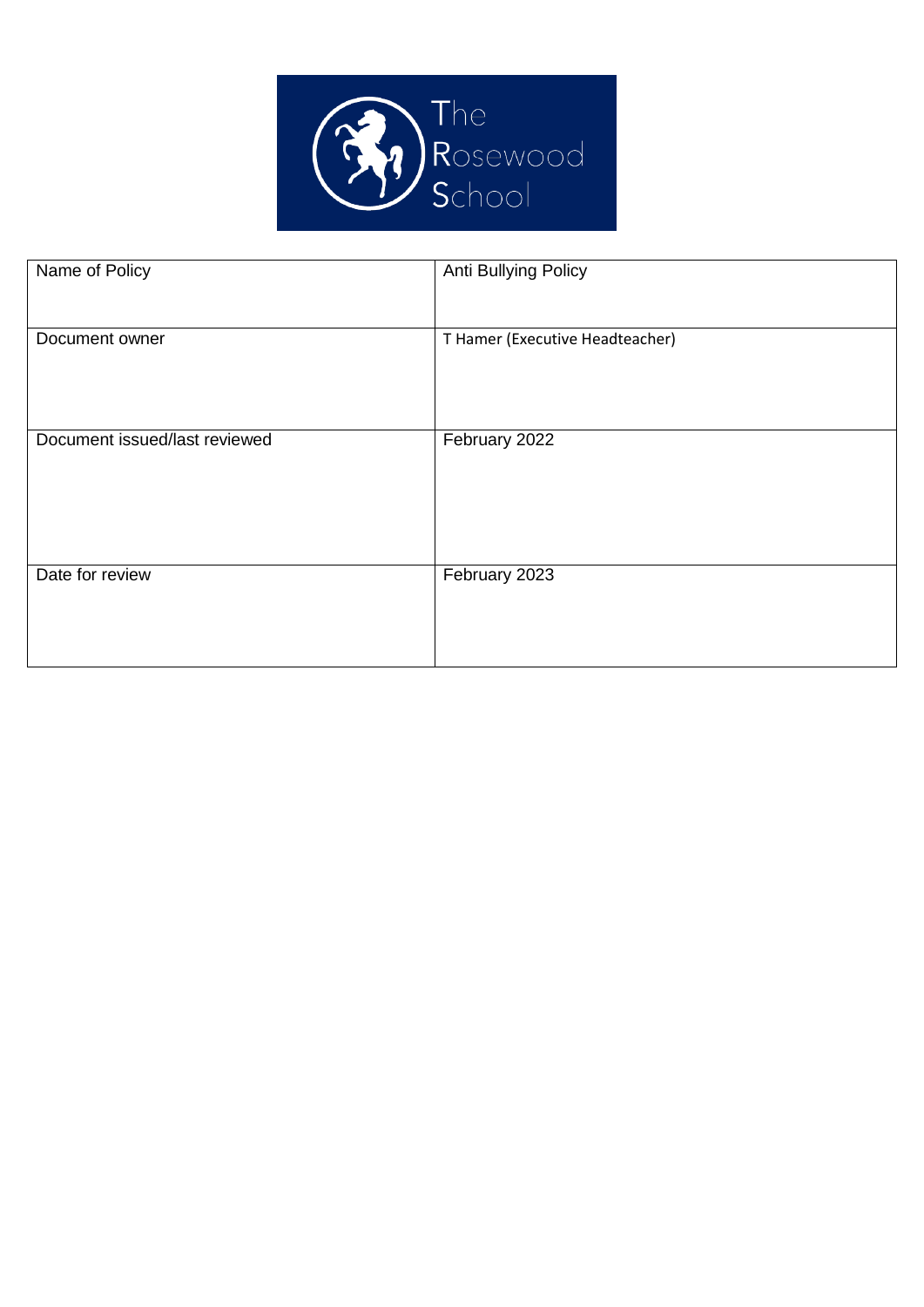This policy has been drawn up after consultation with the Senior Leadership Team, Subject leads and Inclusion Mangers

## Rationale

- 1.1. We strive to create a culture based on our core values of Be Kind, Aim High. Pupils must feel safe and respected if they are to learn effectively. As we are a service for vulnerable pupils with Physical and Mental Health needs we look to set high standards for our pupils, it is therefore important that we create an atmosphere in which bullying cannot thrive and in which no pupil has to suffer from harassment of any kind. Placements with TRS may be withdrawn if bullying is found to be prevalent and pupils will become the responsibility of the home school.
- 1.2. As bullying happens in all societies, at all levels, it is important that we make our pupils knowledgeable about bullying and teach them strategies that enable them to resolve situations for themselves without resorting to retaliation in any form. Because bullying is in the news and is a form of real anxiety for parents, it is important that we inform parents fully about our approach to dealing with bullying, so that parents are able to distinguish between what is bullying and what is not.

# 2. A definition of bullying

2.1. There is no legal definition of bullying. Bullying is usually described as being behaviour by an individual or group, usually repeated over time that intentionally hurts another individual or group either physically or emotionally.

2.2. Bullying can take many forms (for instance, cyber- bullying via text messages or the internet), and is often motivated by prejudice against particular groups, for example on grounds of race, religion, gender, sexual orientation, or because a child is adopted or has caring responsibilities. It might be motivated by actual differences between children, or perceived differences.

2.3. Stopping violence and ensuring immediate physical safety is our first priority but emotional bullying can be more damaging than physical. (See ref: Preventing Bullying 2017, DFE).

2.4. The rapid development of, and widespread access to, technology has provided a new medium for 'virtual' bullying, which can occur in or outside service. Cyber-bullying is a different form of bullying and can happen at all times of the day, with a potentially bigger audience, and more accessories as people forward on content at a click. Service have wider search powers included in the Education Act 2011 to give teachers stronger powers to tackle cyber-bullying by providing a specific power to search for and, if necessary, delete inappropriate images (or files) on electronic devices, including mobile phones Homophobic bullying occurs when bullying is motivated by a prejudice against lesbian, gay or bisexual (LGB) people. (See ref: DCSF Homophobic bullying)

2.5. Where bullying outside service is reported to school staff, it will be investigated and acted on. The Executive Headteacher will also consider whether it is appropriate to notify the police or anti-social behaviour coordinator in their local authority of the action taken against a pupil. If the misbehaviour could be criminal or poses a serious threat to a member of the public, the police should always be informed. As pupils are dual rolled with the home school TRS will inform the home school of the situation and placement in our provision may be withdrawn.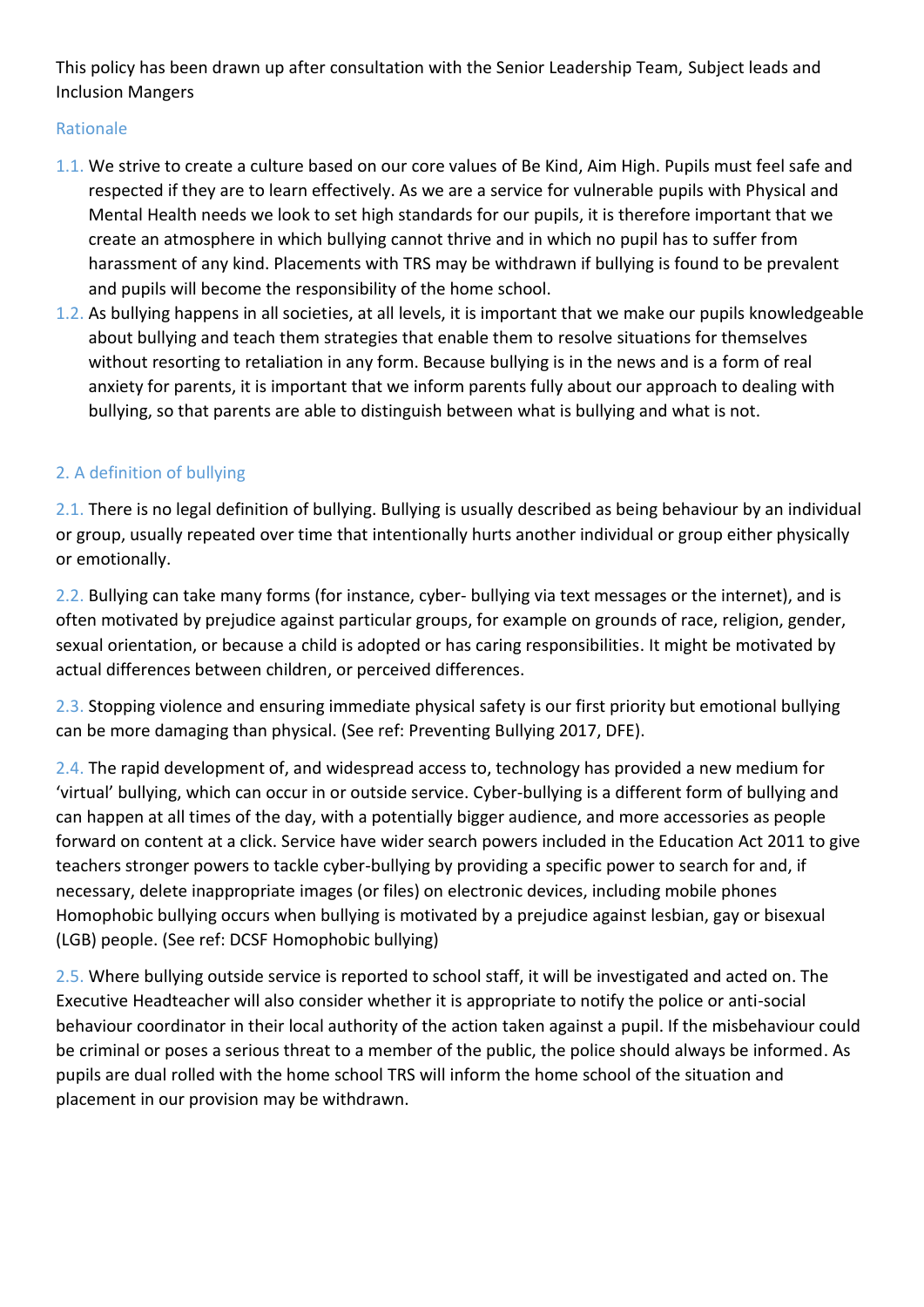2.6. Bullying can be:

- physical (hitting, kicking, theft)
- teasing
- making threats
- verbal (name calling, racist remarks)
- indirect (spreading rumours, excluding someone from social groups)

## 3. How we set the right ethos of being a 'telling' service

3.1 A 'telling' service is one where pupils do inform staff when bullying is taking place.

3.2 If pupils who feel they are being bullied are to tell us about bullying we must work together to create an atmosphere of trust. 'Victims' must know that their concerns will be taken seriously and recognise that investigations take time.

3.3 We must also make it as easy as possible to report bullying. They must understand that these may result in a number of different outcomes and be familiar with the content of the flow chart on page 3.

3.4 If this is to happen, then everyone on the site has a responsibility to ensure that we live by our core values and that we all set a good atmosphere round service.

We want to make it clear that this responsibility includes:

 promoting an open and honest ethos that ensures that all members of the service community know and agree with our stance on bullying

 ensuring that all staff exhibit positive behaviours, demonstrate our Core Values and become positive role models to pupils

- treating other people with respect at all times;
- doing nothing that could be construed as bullying;
- doing nothing that could be construed as supporting bullying. This includes relaying distressing messages, relaying threats, laughing at bullying, watching a fight;
- reporting to the proper person any bullying we witness or any behaviour which we feel could escalate into bullying.
- engaging pupils in reviewing and developing our anti-bullying practices

 analyse available data to ascertain how the service environment and the journeys to and from service can be improved.

### Procedure for dealing with complaints of bullying

### 4. How to deal with bullying and who to tell

4.1. Each year in the autumn term we will teach all our pupils to take the following action if they feel they are being bullied:

 if you feel able to, then let the 'bully' know that they do not like what is happening to them and ask the bully to stop;

 if the bullying doesn't stop, tell someone in service who will initiate action to sort out the problem. This will often be her/his form tutor, any teacher or any member of staff.

use the school's website to report your concerns discreetly using the Worry Box contact form.

### 5. What a parent – who has been told about bullying should do

5.1. Call or email the pupil's school inclusion manager.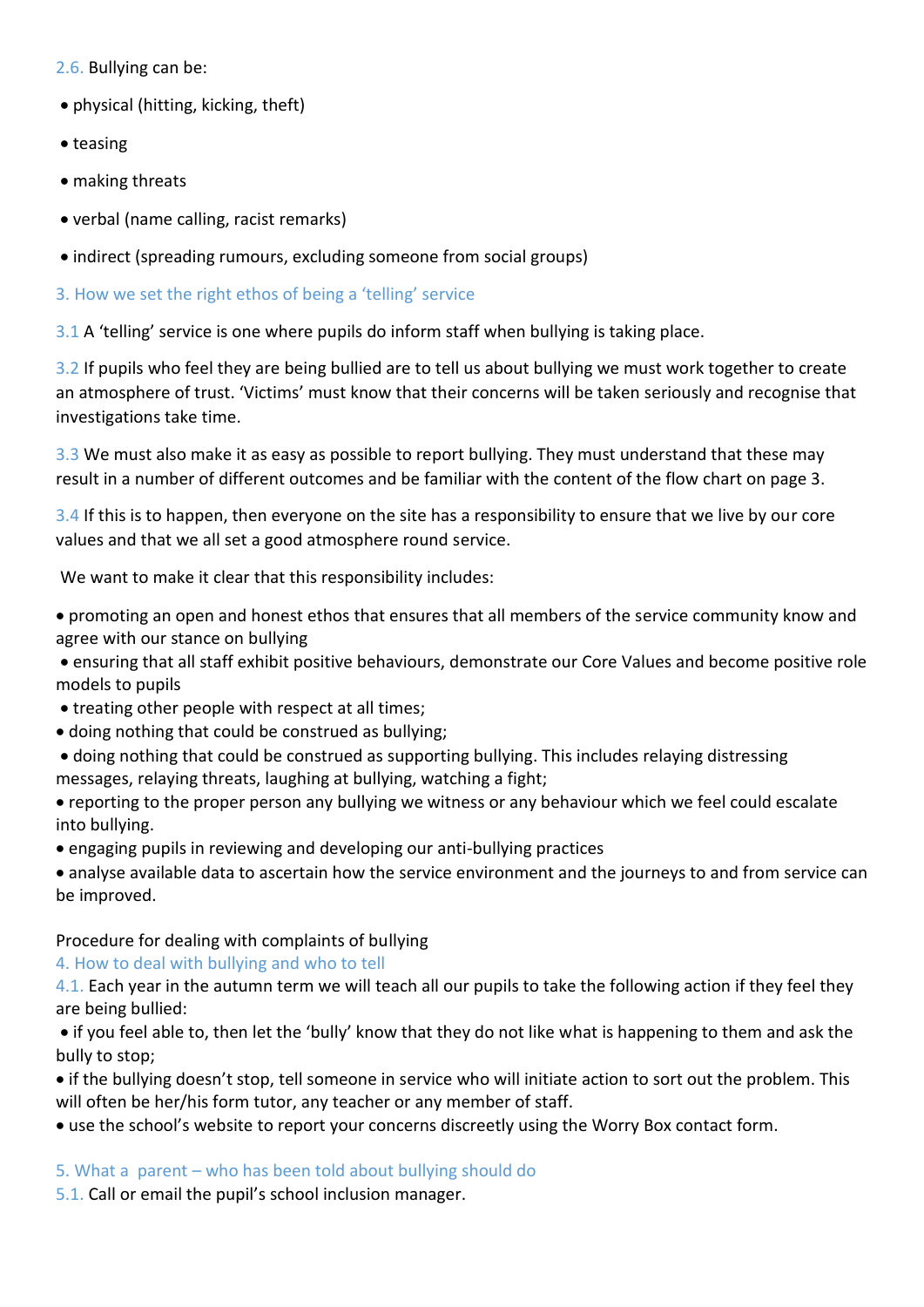5.2. If a parent does not know who the appropriate inclusion manager is they should contact reception or email through to enquiries. In addition, the parent can use the schools Worry Box that is on the school's website.

## 6. Who should investigate

6.1. In the first instance we would expect the inclusion manager to discuss any issues with their pupils and suggest possible solutions. If this is ineffective or the inclusion manager believes he/she needs help in resolving an issue he/she will contact the assistant headteacher. An investigation into a complaint of bullying will be carried out in most cases by the inclusion manager or AHT or both.

### 7. The need for gathering evidence

7.1. If we are to deal with incidents fairly, we must gather as much evidence as possible in order to establish what really happened.

### 8. How we deal with incidents that cross the inside/outside school boundaries

8.1. Where incidents that happen outside service are clearly having a detrimental effect on the life of the service we will investigate these and, in conjunction with the parents and the local police, take appropriate action.

### 9. What sanctions we use

9.1. TRS sanctions are applied fairly, proportionately, consistently and reasonably, taking account of any SEN or disabilities that pupils may have, and taking into consideration the needs of vulnerable children. Bullying by children with disabilities or SEN is no more acceptable than bullying by other children and it should be made clear that their actions are wrong and appropriate sanctions imposed. We expect all pupils to be proactive and seek help from members of staff if they witness another pupil being hurt or they are concerned about others.

9.2. The following is the normal hierarchy of sanctions. A serious case of bullying, however, might result in immediate exclusion and meeting with the home school to discuss the forward plan of the pupil. This may result in a place with TRS being withdrawn and a more appropriate provision being source by the home school.

- In the first instance, a bully will be warned and parents will be informed. We will impress on them that what he/she has done will not be tolerated at our service and their placement may be at risk if this continues. This frequently resolves the situation.
- If the bullying continues, parents will be invited into school and both pupil and parents will be told that further sanctions will follow if the bullying doesn't stop. The home school will be informed of the situation
- Removal from specific classes if appropriate will be used. If the bullying continues the Home school, pupil and parents will be invited in for a meeting with the inclusion manager and the AHT for that region of the service to explain the seriousness of the situation and the possible removal of placement with TRS
- Further sanctions such as change of provision, return to home school or exclusion from TRS for a fixed period of time will also be used if appropriate
- The ultimate sanction for bullying is permanent exclusion from TRS and placement terminated.

# 10. Engaging with parents and carers

10.1. We believe it is important for our service to work with parents/carers to help them to understand our approach with regards to bullying and to engage promptly with them when an issue of bullying comes to light, whether their child is the pupil being bullied or the one doing the bullying. We will ensure parents/carers are made aware of how to work with us on bullying and how they can seek help if a problem is not resolved. Some parents may need specific support to help deal with their child's behaviour. Where our service identifies that this is the case, we will initially provide support ourselves or signpost the parents to appropriate channels of help.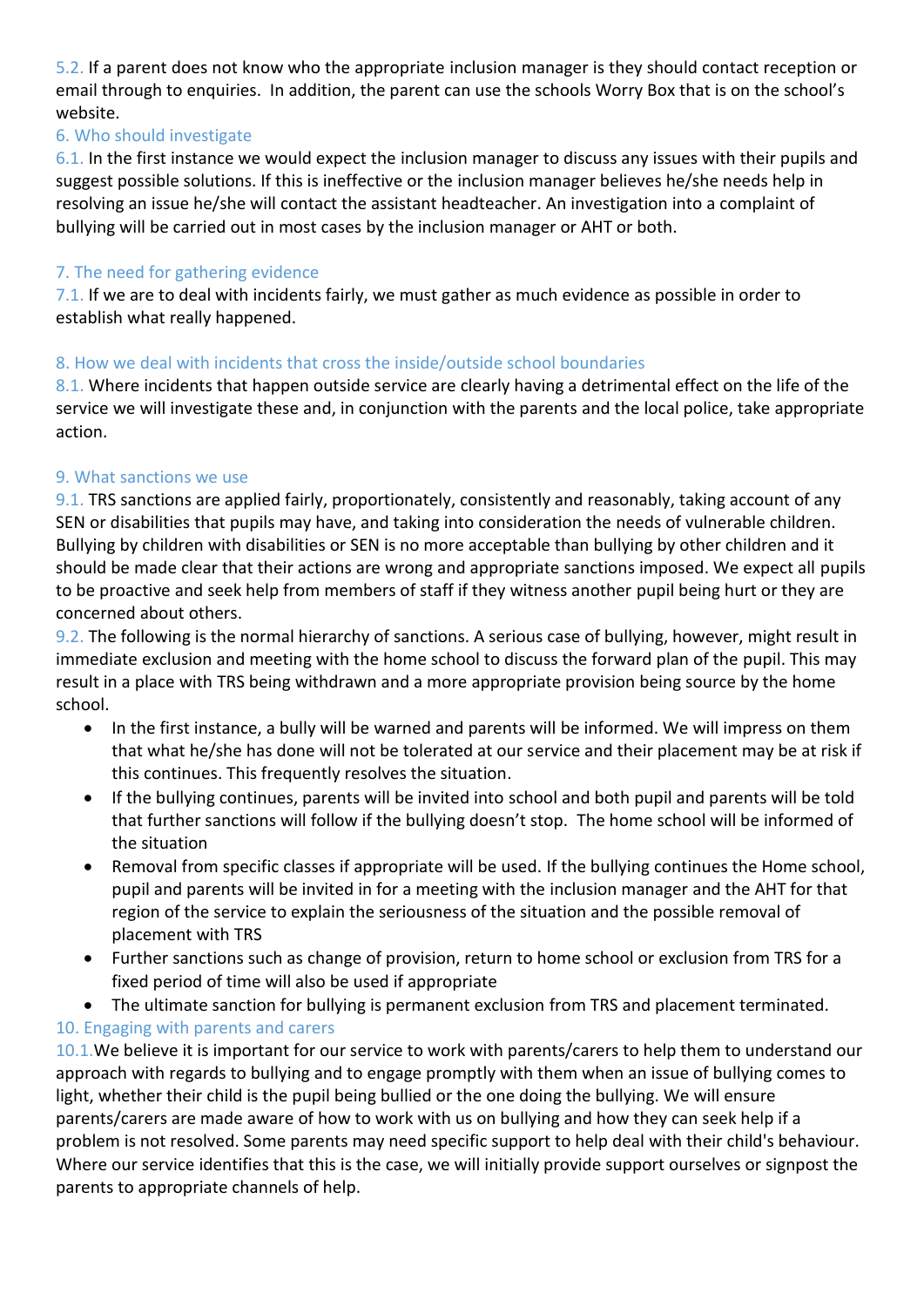10.2.We will

- make sure that key information (including policies and named points of contact) about bullying is available to parents/carers.
- ensure that all parents/carers know who to contact if they are worried about bullying.
- ensure all parents/carers know about our complaints procedure and how to use it effectively.
- ensure all parents/carers know where to access independent advice about bullying.
- work with all parents/carers and the local community to address issues beyond the service gates that give rise to bullying.
- ensure that parents work with the service to role model positive behaviour for pupils, both on and offline.

10.3. Particularly during a lengthy investigation, or when there is a repetition of bullying, a victim's parents may feel very anxious. It is very important that the investigator and the parents keep in contact but parents must understand that the inclusion manager and senior leaders do have other demands on their time. We will always endeavour to ring parents on the same day that the incident occurred; however, phone calls may not always be able to be made as soon or as frequently as the parent would ideally like.

#### 11. How we monitor the situation

11.1 School staff will try to check at regular intervals on the welfare of a pupil who has been bullied, but we do rely on pupils reporting any repetition. Whilst the sanctions outlined above will be used as appropriate, both pupils and parents must understand that we cannot take action if we are not made aware.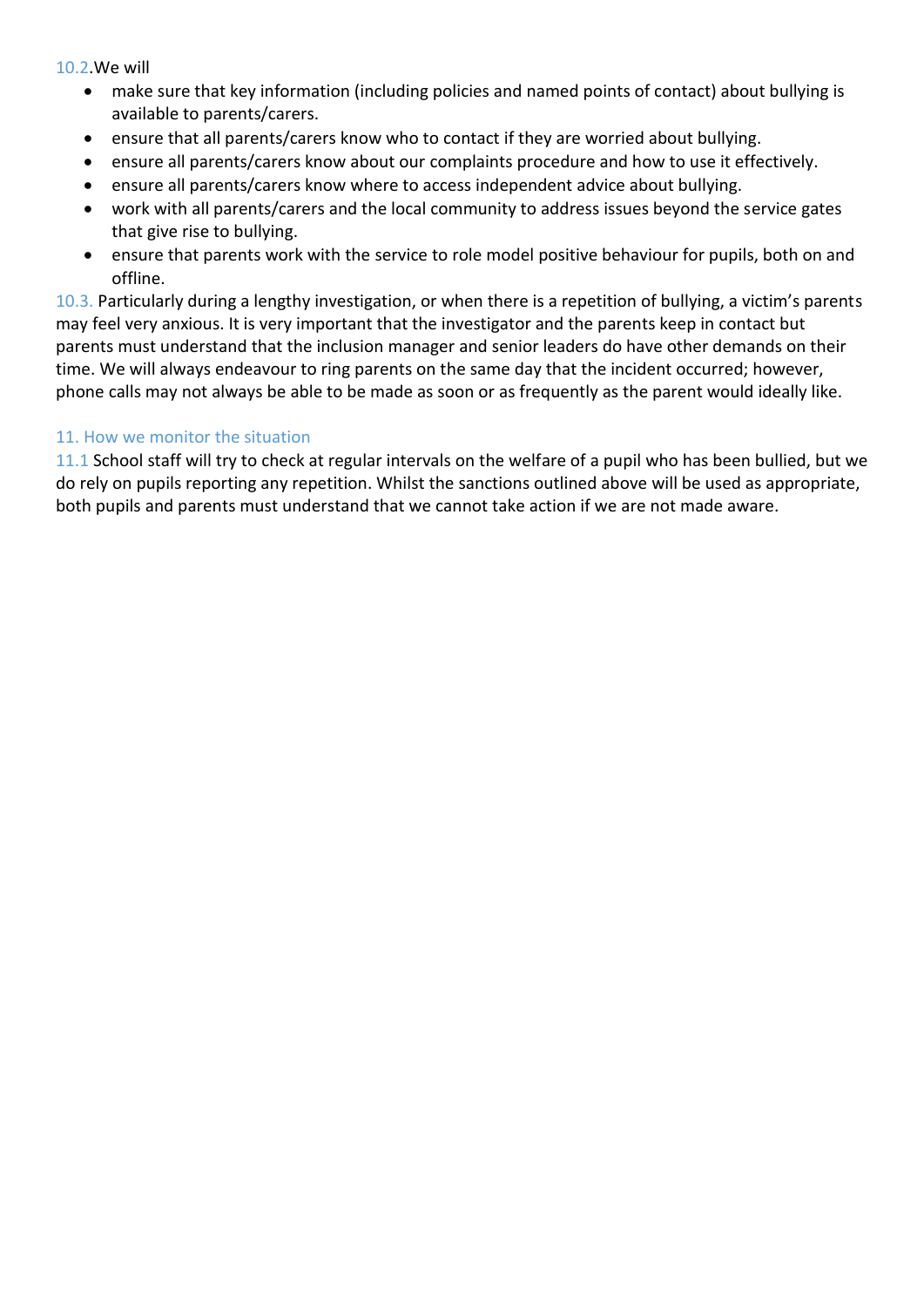During an investigation, it is likely that the alleged victim will feel vulnerable, particularly at breaks, lunchtimes and start and end of the school day. He/she will be offered protection at such times, in the form of a room/office in school to which they might go with or without friends, and alternative arrangements for eating lunch.